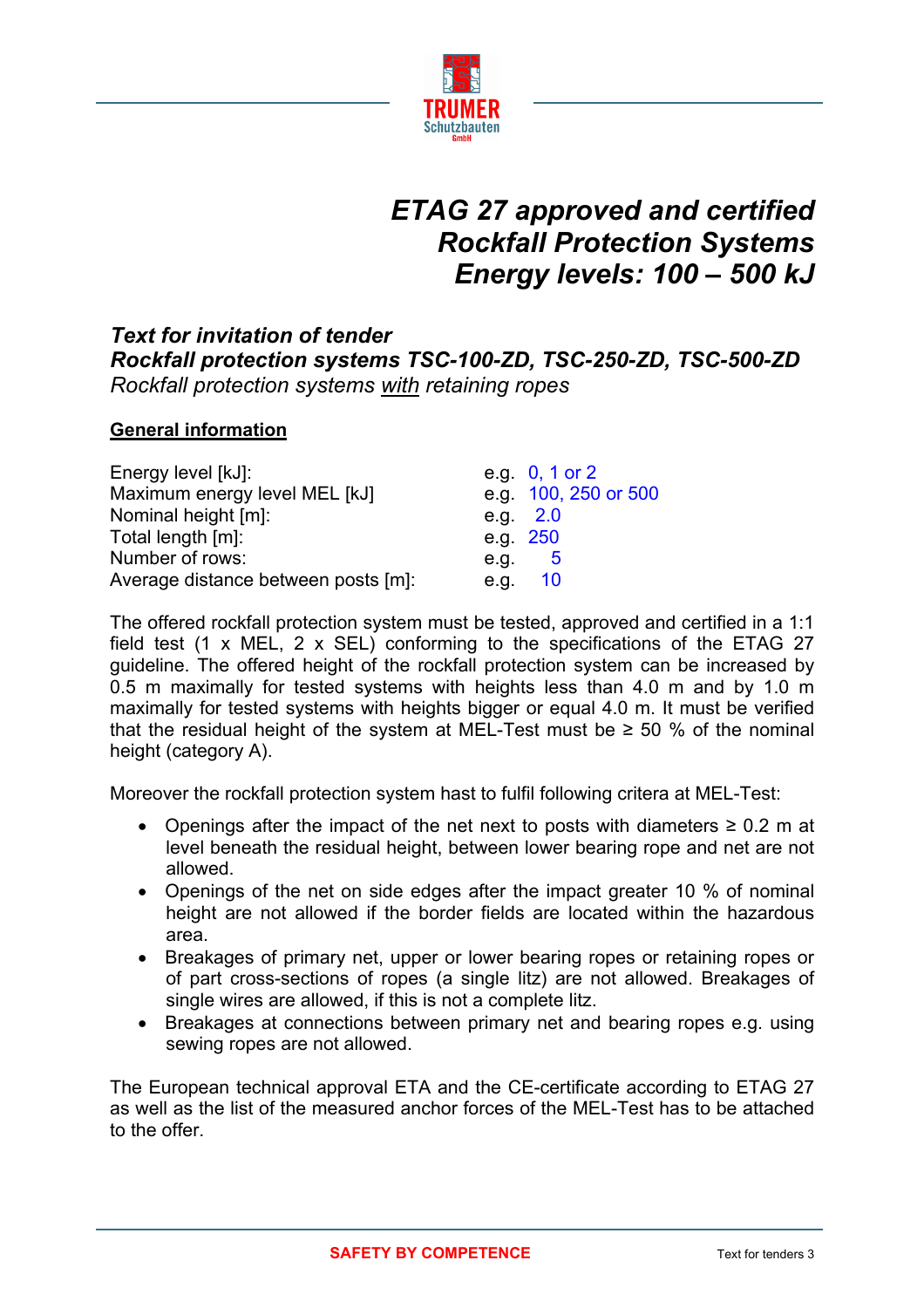

## **Design of the Main Structure and Individual Components**

The design of main structures and of single components must be such as described below (or equal / better). Individual components not cited herein must correspond to the appropriate technical standards (e.g. DIN) as well as to certified and approved system.

#### Interception structure

| • Primary net:      | Type: Omega-Net                                           |
|---------------------|-----------------------------------------------------------|
|                     | Corrosion protection: Zinc coated class A acc. EN 10244-2 |
|                     | Maximum mesh size: 135 mm                                 |
|                     | Connection to bearing ropes threaded                      |
| • Additional layer: | <b>Typ: Rectangular netting</b>                           |
| (optionally)        | Corrosion protection: Zinc coated class A acc. EN 10244-2 |
|                     | Maximum mesh size: 50 mm                                  |
|                     | Minimum wire diameter: 2.5 mm                             |
|                     |                                                           |
| Support structure   |                                                           |
| Post:<br>$\bullet$  | Corrosion protection: hot dip galvanized                  |
|                     | according to EN ISO 1461                                  |
|                     | Design: Pendulum support (hinge base plate)               |
| Base plate:         | Corrosion protection: hot dip galvanized                  |
|                     | according to EN ISO 1461                                  |
|                     | Connection to underground: anchored installation          |

#### Connection components

| $\bullet$ | Bearing ropes:   | Type: according to EN 12385-4            |
|-----------|------------------|------------------------------------------|
|           |                  | Corrosion protection: hot dip galvanized |
| $\bullet$ | Retaining ropes: | Type: according to EN 12385-4            |
|           |                  | Corrosion protection: hot dip galvanized |

#### Energy absorbing elements (brake elements)

- *Operating mode:* Energy dissipation: plastic deformation • *Position:* close to anchors, so that can be carried out without
	- dismantling the fence
- *Corrosion protection:* hot dip galvanized according to EN ISO 1461

#### Anchoring

- *of ropes:* using anchor bars and eyelet frames
- *of posts:* using anchor bars (2 pieces per base plate)